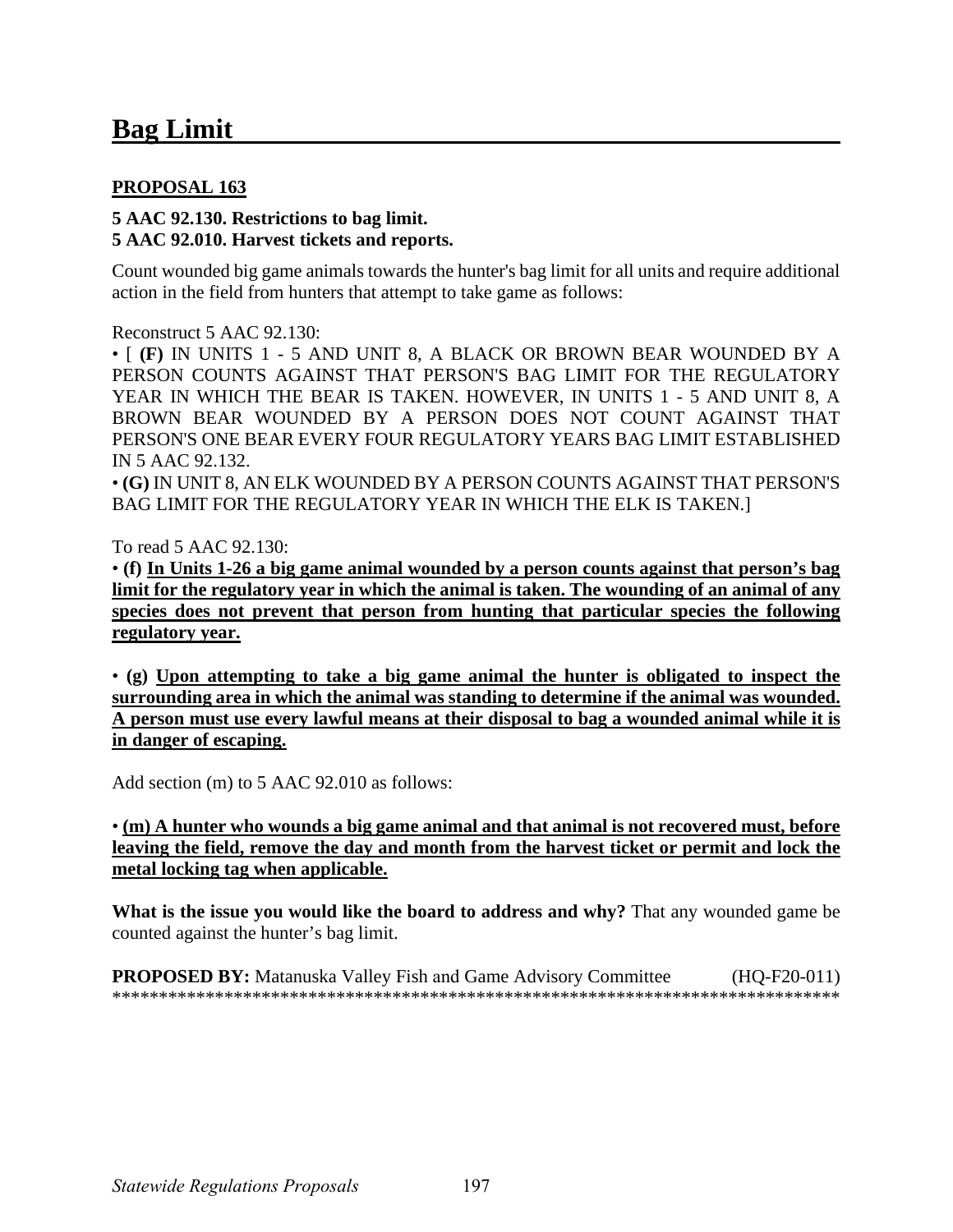### **PROPOSAL 164**

#### **5 AAC 92.130. Restrictions to bag limit. 5 AAC 92.010. Harvest tickets and reports.**

 the one sheep and one bear every four years as follows: Count wounded big game animals towards nonresident hunter's bag limit for all units, excluding

Add section (k) to 5 AAC 92.130 as follows:

**• (k) In Units 1-26 a big game animal wounded by a nonresident hunter that animal will count against that hunter's bag limit. However a wounded brown bear does not count against that person's one bear every four regulatory years bag limit established in 5 AAC 92.132; and a wounded Dall sheep does not count against the person's one sheep every four regulatory years bag limit as established in 5 AAC 85.055.** 

Add section (m) to 5 AAC 92.010 as follows:

 **the day and month from their harvest ticket or permit and lock their big game metal locking • (m) If a nonresident has wounded a big game animal but that animal was not recovered the hunter at the end of a contracted hunt or before leaving the field, the hunter must remove tag.** 

• Many outfitters already have this or similar written into their contracts.

• 12 AAC 75.340. PROFESSIONAL ETHICS STANDARDS FOR GUIDES. (d) Field craft standards. (2) use every lawful means at the licensee's disposal to bag a wounded animal while it is in danger of escaping, or, in a serious emergency, while human life or well-being is endangered.

• Nonresident hunters should be held to the utmost highest standard when hunting big game is concerned.

• It is commonly taught in hunter education courses to take the most ethical shot on an animal yet there is no accountability for making poor judgement calls in the field.

 • A nonresident hunting with or without a guide could currently continue to hunt after an animal is wounded but not dispatched or retrieved.

 • There are areas of the state that already have a regulation to include wounded game in a person's bag limit for both residents and nonresidents for certain species. This exemplifies that an expanded version of this type of regulation to hold nonresidents to a standard of ethics that is being taught as well as to protect our game from unreasonable loss is within the powers of the Board of Game.

• All methods of take have some probability of wounding game, however, current trends such as long range shooting have a high potentiality of wounded game. That game deserves the respect of being ethically hunted and dispatched.